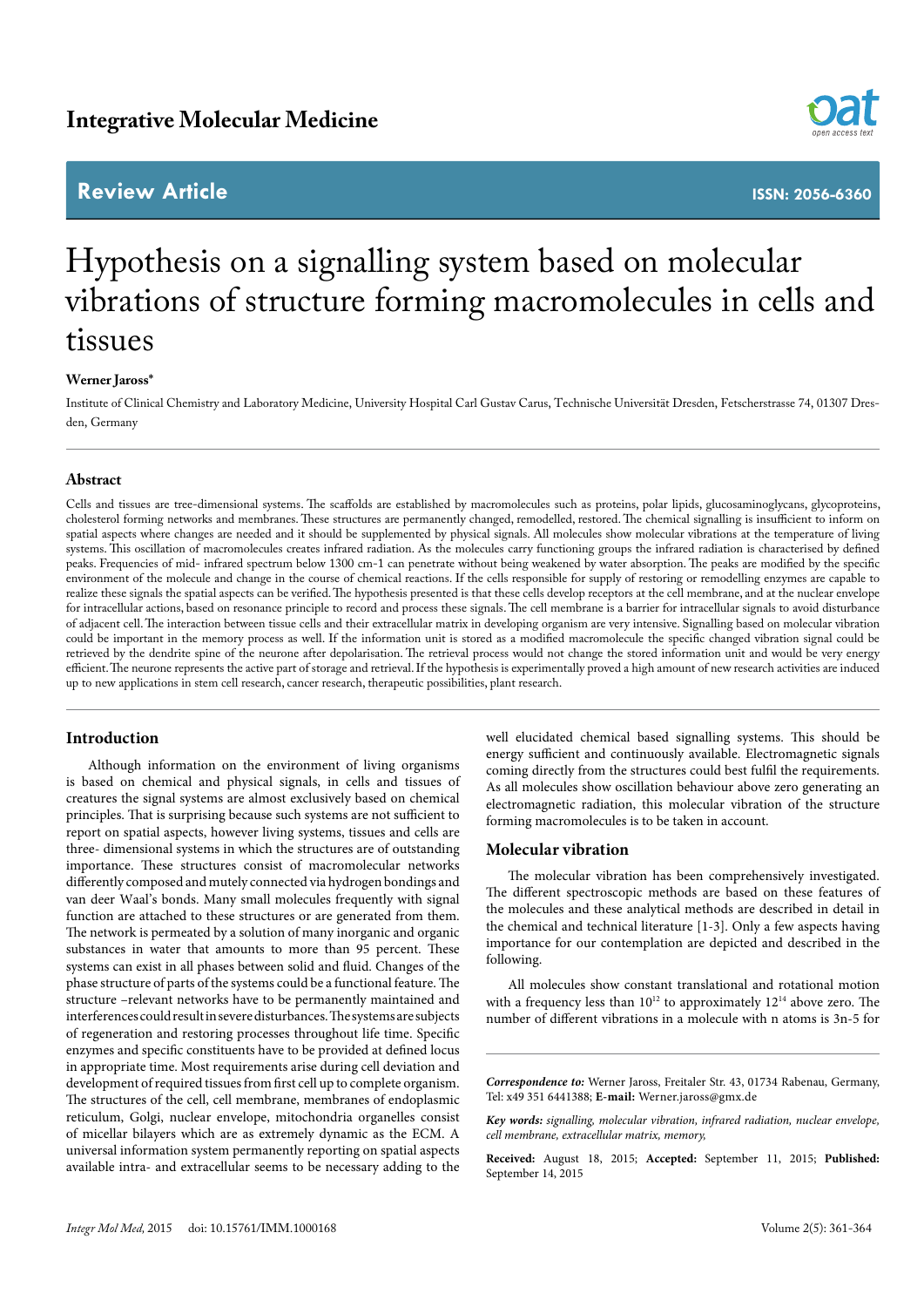nonlinear molecules. Oscillations sharing a common atom influence each other. If the frequencies are similar a new oscillator is formed by means of coupling. If the frequencies are very much apart, each oscillator remains fairly independent and have about the same frequencies of vibration in any molecule [2]. However, the environment of the molecules especially adjacent molecules with appropriate interaction with the molecule changes the vibration state [2]. Absorption and emission of electromagnetic radiation of specific frequencies are based on molecular vibrations.

#### **Molecular vibration creating infrared radiation**

All materials including biological macromolecules emit continuously radiation when they are in thermal equilibrium with the environment caused by the molecular vibration. Energy from the environment is absorbed by the molecule in question which leads to a higher state of energy of the molecule. This usually relaxes back to the lower energy state by releasing heat and or quanted radiation with characteristic frequencies in accordance with the chemical structure. Functional groups in the molecule, especially those increasing the dipole characteristics of the molecule result in pronounced peaks whereas the mass of carbon –hydrogen bonds yield in broad incomprehensive bands [2,3]. The frequencies of the emitted radiation are generally between 30-30000 cm-1. The frequencies being emitted by macromolecules of structure components at the temperature of living systems are between  $4000-400$  cm<sup>-1</sup> [3]. These frequencies due to molecular vibration by modulation of the dipole moment of the molecule are in the midinfrared spectral range. As the main component of the environment of the intra- and extracellular structure components is water, only frequencies not being absorbed by water are able to penetrate a defined distance. The water-absorption reaches its maximum in the range of 1300-1900  $cm^{-1}$  and above 3200  $cm^{-1}$  [2,4]. That`s why only frequencies outside this range are able to penetrate distances of interest in tissues and cells of some  $\mu$ m. Changes in the networks of macromolecules are mainly caused by chemical reactions leading to an activated state of the molecules in question. This is accompanied by a strong change of the emitted radiation in respect to energy amount and frequency. This shift could be valuable to realize the area where actions are needed.

 Due to these data it can be concluded that all structure components in living systems continuously emit an infrared radiation in the midinfrared spectral range. The functional groups in the molecules cause sharp peaks in the spectrum. The frequencies are entirely characteristic for every component in the specific environment including adjacent molecules and phase structure. Photons with frequencies below 1300 cm-1 and above 1900 cm-1 are able to penetrate distances of interest in cells and tissues for reason of signalling. Chemical changes in a locus of a structure element result in liberation of different signal molecules as well as in remarkable change of the infrared radiation emitted. Both, the chemical and the physical signals together give the entire information. They are complementary to each other, however, it is unknown whether cells or intracellular structures are able to pick up and process the physical images. The receptor function could be based on resonance principle.

## **Hypothesis of intracellular afferent signalling based on molecular vibrations**

The structure elements in the cell are diverse membranes such as the cell membrane, the endoplasmic reticulum, the Golgi apparatus, the diverse organelles, the mitochondria membrane, the nuclear envelope. All of them consist of plenty of specific proteins closely connected with

a variety of polar lipids as phospholipids, sphingolipids, glycolipids, and cholesterol. More than 1000 lipid individuals have been identified. The lipids form the ground structure of a bilayer, in which the proteins are specifically integrated. These structures are very dynamic [5-8]. Multiple receptor functions and diverse transport tasks have to be accomplished. Signal molecules are generated from the structure lipids. Parts of Golgi or endoplasmic reticulum are used to generate transport containers [6,9]. The structures have to be permanently restored and regenerated. These complicated procedures require very effective signalling concerning chemical as well as spatial aspects. In a former article it was postulated that the molecular vibration via the infrared radiation is the signalling base for the spatial aspects [10]. The polar lipids are reasonable candidates for their high dipole moment. The receptor function based on resonance principle could be implemented by constituents of the outer layer of the nuclear envelop [11-15]. This signal along with the chemical signals coming from the cleavage products could be transferred into the nucleus for further processing. A precondition of this working hypothesis is that the postulated IR-signal can not leave the cell, not penetrated and disturbed adjacent cells. The construction of the outer cell membrane acts as an effective barrier for the postulated IR-frequencies.

## **Information system of extracellular matrix based on molecular vibration**

Tissues consist of cells and extracellular matrix (ECM) mostly in sophisticated variation concerning substructures and the variety of cell populations. Between all components there is a close cooperation in a given tissue. The cells create the specific ECM forming their direct environment. This environment permanently undergoes remodelling processes where components are degraded, substituted, restored and modified. That is the situation in the adult organism. However, it occurs in broad measure in the complex processes of cell differentiation including establishment and maintenance of stem cell niches [16,17] epithelial branching, morphogenesis, angiogenesis and all steps of development [18-23]. As scaffold for the cells in the tissue but also as reservoir for growth factors and chemical signal substances ECM influences very intensively many cell functions [13,24-26]. Disturbed ECM metabolism results in deregulated cell proliferation, loss of cell differentiation, uncontrolled invasion and other failures; congenital defects, cancer, disturbed physical and neurological development could be the result. Maintenance and realisation of specific requirements in three-dimensional networks are necessary [18,27-30]. Main classes of macromolecules are proteins, glycogroteins, glycosaminoglycans, lipoproteins, phospholipids, sphingolipids. Every class has got many subgroups and an enormous variety of specific individuals [31,32]. These compounds of very different compositions form specific networks in several phase structures. The various cells are tissuedependently integrated in these scaffolds. The enzymes responsible for the permanent process of renovation and modification are secreted by these cells. Some enzymes are stored in specific containers in the cells so that they can be released very quickly. Synthesis and liberation are controlled on transcriptional and translational level. The splitting products as a result of the degradation of ECM and the locally released growth factors have signal function for respective cells such as integrines, adhesion molecules, eicosanoids, lysophospholipids, lysosphingolipids and others [22,23,33,34]. This chemical signalling system is very sensitive but it is insufficient to inform on the spatial aspect where an enzymatic action is necessary. If the cells are capable to recognize and process the infrared photons coming from the structures in question, the cells would obtain the complete information on what as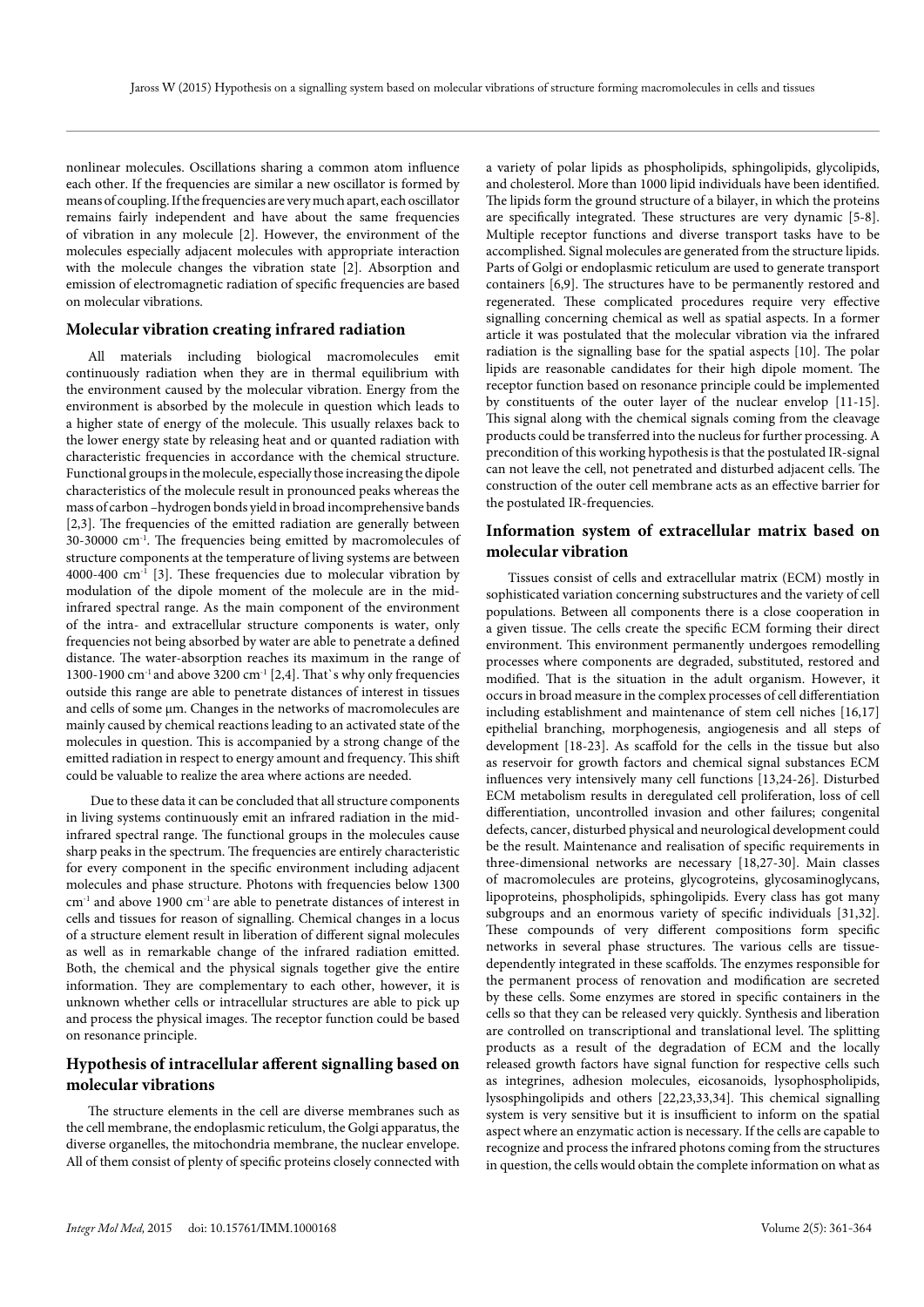well as where an action is needed and the cell next to the area of interest could be activated. The signalling frequencies of interest would be very different in the different tissues in accordance with the composition of specific ECM. However, all macromolecules contain functioning groups often polarising the molecule remarkably. These groups emit IR-radiation with sharp peaks.

Specific receptors at the outer cell membrane possibly acting on resonance principle would be a critical precondition. Only changes of specific molecular vibration patterns have to be recognized by the receptors and might lead to specific cell reactions. It is important that the IR-signals reach the specific cells and are not exclusively absorbed by water as discussed above. The signals in combination with the specific chemical signals have to be processed simultaneously. A tissue rather comprehensively investigated concerning the interaction between ECM and cells is the central nervous system.

The ECM of the brain amounts to a remarkable portion of the brain mass. It consists of a meshwork of diverse glycoproteins like lamilines and proteoglycans as chondritin –and heparansulfat proteoglycans with a high amount of attached signal molecules. The intensive cooperation of the different cells of the nervous system and the ECM during the development was investigated in detail showing strong affects on all aspects of development of the central nervous system [35,36]. Dendritic spines are the receptive contacts of the neurons with the ECM. It could be shown that ECM is a critical regulator of spine and synapse stability and plasticity. The spine head wearing adhesion receptors can bind the ECM ligands for further processing in downstream signalling proteins. This might be the signalling way for requirements of restoring processes in those cells responsible. However the spatial aspect can not be reported in this way. We assume the signal is completed by IRsignals. If these signalling works in this way, those signals could have importance also in the complicated process of memory,

### **Possible importance of molecular vibration in the process of memory**

The memory processes are mainly hypothetical [37]. The enormous variety of information continuously arriving at the brain is stored in very different areas using variable systems which result in short-term, medium- or long-term storage. These are influenced by numerous aspects like emotions, metabolic and endocrine variables. The great deal of storage and retrieval tasks are running constantly and simultaneously. 20% of the total energy consumed are needed for brain performance [36,38,39]. However, compared with a supercomputer, the brain is incredible more energy efficient. The input of information units includes a plurality of energy consuming steps for ion transports across membranes for the purpose of polarization-depolarisation of the axoms and dendrites, transformation into signal molecules at the synapses and finally for storing by means of chemical reactions [38,36,40]. These are different depending on the intended "storage time". For long-term storage a relatively stable change of the storage medium is required. Theoretically red-ox –reactions, formation of chelating complexes of metal-ions with macromolecules like GAG, changes of the chemical conformation of macromolecules or changes of the charge of those molecules could be the basis. There are hypotheses for all, nevertheless, they need energy. For the retrieval of stored information three basic requirements have to be fulfilled:

1. The molecule structure must not be changed because the retrieval procedure has to be repeatable.

2. The energy consumption must be minimal, since the retrieval

processes occur more frequently than storage.

3. The signal provided has to be unique for the information stored.

These requirements can be fulfilled by physical but not by chemical processes. A hitherto not discussed possibility is based on the principle of molecular vibrations. The storing would change the structure of the molecule or the group of molecules and thereby the specific frequency of the vibration and the characteristics of the IR-signal as well. If the information unit is of interest, specific receptors in the spines of the dendrites of the specific neurons would be activated by depolarisation and the information unit could be retrieved and processed without change of the corresponding structure and without additional energy. The molecular substrates of the storing procedure are intensively discussed in the literature. It has been proved that the spines are of central importance indicating change of shape and charge [41,42]. The molecular storage medium is not clear. The changed charge of a specific spine of a dendrite might be the active procedure in the retrieval process [42], which enables the neuron to receive a signal provided by the stored information unit. The macromolecules of spines themselves are in question to constitute the store medium, the ECM consisting of specific proteins, gangliosides, cholesterol, phospholipids, sphingolipids, possibly by forming of chelating complexes together with metal ions are in discussion [43-45], also the posttranslational modification of proteins as storage medium for long-lasting memory and epigenetic processes influencing the transcription and protein synthesis are discussed [46]. All these hypotheses are in line with the hypothesis that the retrieval of stored information units is primarily based on molecular vibrations and the permanently existing signals are retrieved when the specific dendrite spine is activated by depolarisation as a result of the centrally triggered demand

#### **Conclusions**

The hypothesis has to be experimentally proved using different cell cultures, isolated cell organelles, synthetic tissues. The first task is to identify some specific infrared frequencies capable to induce specific cell reactions possibly combined with chemical signals. The greatest challenge would be to reveal specific receptors at the cell membrane as well as at the nuclear envelope. The speculative considerations in respect to the importance for neuronal functions could be investigated in animals with highly developed and primitive neural systems using IR-radiation with frequencies in question. If the hypothesis is proved, a multitute of different challenges would arise from microbiology, plant biology up to new therapeutically applications. Physical influences on intima of arteries, articular cartilage, ECM of brain and on stem cell research could be discussed. Technical application in informatics could be discussed too because of the high energy efficiency of the generation of IR-signals by biochemical macromolecules. An entirely new direction of research would be created.

#### **Competing interest**

The author declares that he has no competing interest.

#### **References**

- 1. Atkins W, de Paula J (2002) Physikalische Chemie 5. Aufl.2002 Chap 12, pp. 467-500.
- Pelletier MJ, Pelletier CC (2010) Spectroscopic theory for chemical imaging. Sasic S, Ozaki Y. John Wiley and Sons 1-21.
- 3. Steiner G, Zimmerer C (2013) Infrared and Raman Spectra. *Lambolt Börnstein* 6: 253- 443.
- 4. Mosagaghi Z, Rehman S, Rehman I (2008) Fourier Transform Infrared (FTIR) spectroscopy of biological tissues. *Applied Spectroscopy Reviews* 43: 134-42.